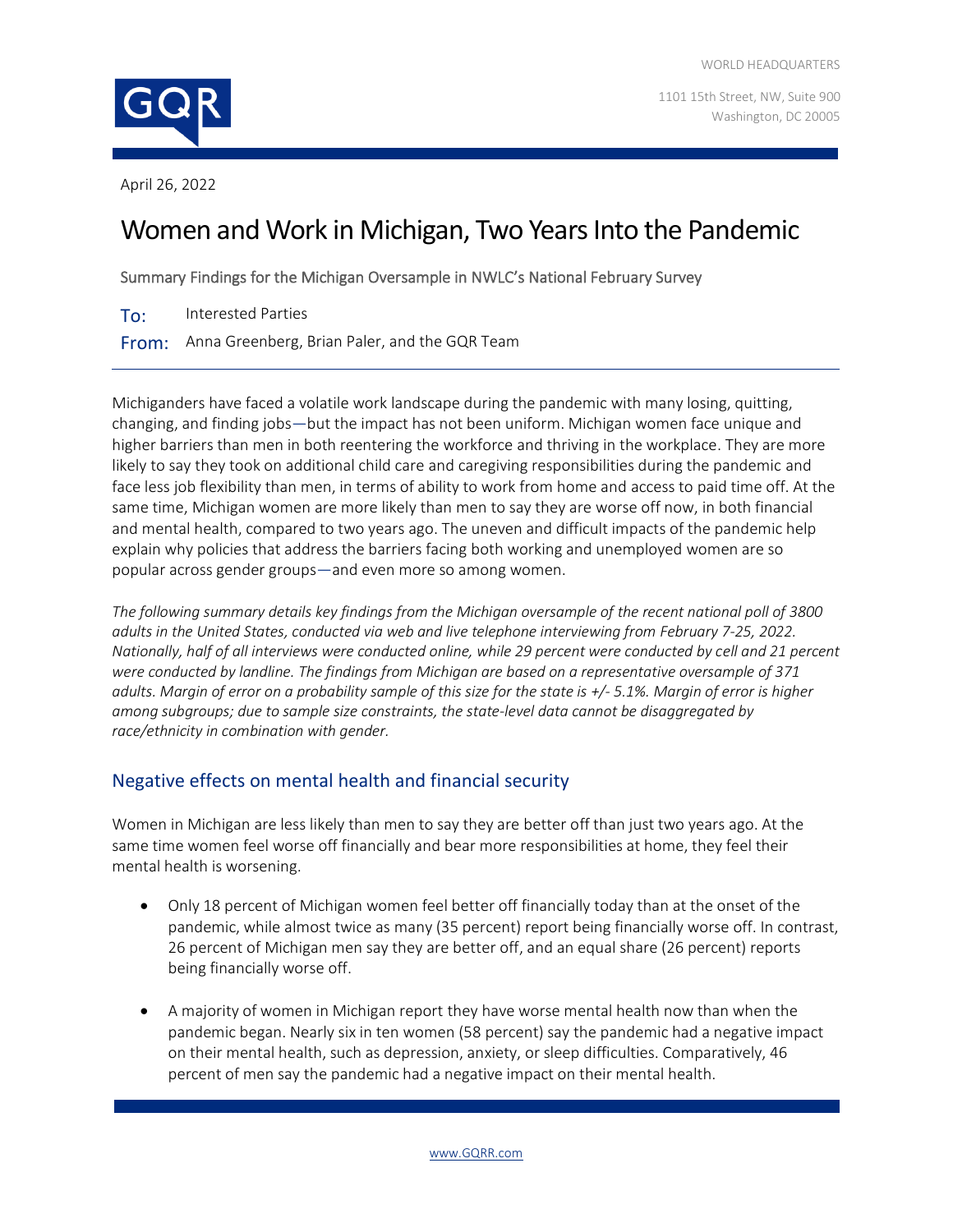

- Among women in Michigan, 59 percent say their own or their family's physical and mental health is one of the top two causes of stress for them, compared to 47 percent of men who say so. Nearly half (47 percent) of women cite bills and expenses as a top two stressor, as do 45 percent of men.
- Caregiving concerns are also a notable source of stress, especially for women: 32 percent of Michigan women cite caring for children, elderly family members, or balancing work and caregiving in general as a major stressor, compared to 28 percent of Michigan men.

#### Women less likely than men to have returned to work after pandemic job losses

The pandemic brought dramatic changes to the American workforce, with large numbers of workers losing or quitting jobs, changing hours, and changing jobs. More than 1 in 3 Michiganders say they lost or quit a job, reduced hours, or changed jobs in the two years since the pandemic began. Women are less likely than men to say they lost jobs or reduced hours, but are also less likely to be back to work than men.

- Women in Michigan are less likely than men to say they lost a job or hours of work during the pandemic. Among those with jobs at the beginning of the pandemic, 18 percent of women say they lost or quit a job during the pandemic, compared to 27 percent of working men; 34 percent of working women report they lost hours, compared to 37 percent of working men.
- Women are less likely to have found a new job after leaving one: while 53 percent of Michigan women say they took a new job after losing or quitting a job, 75 percent of men say so.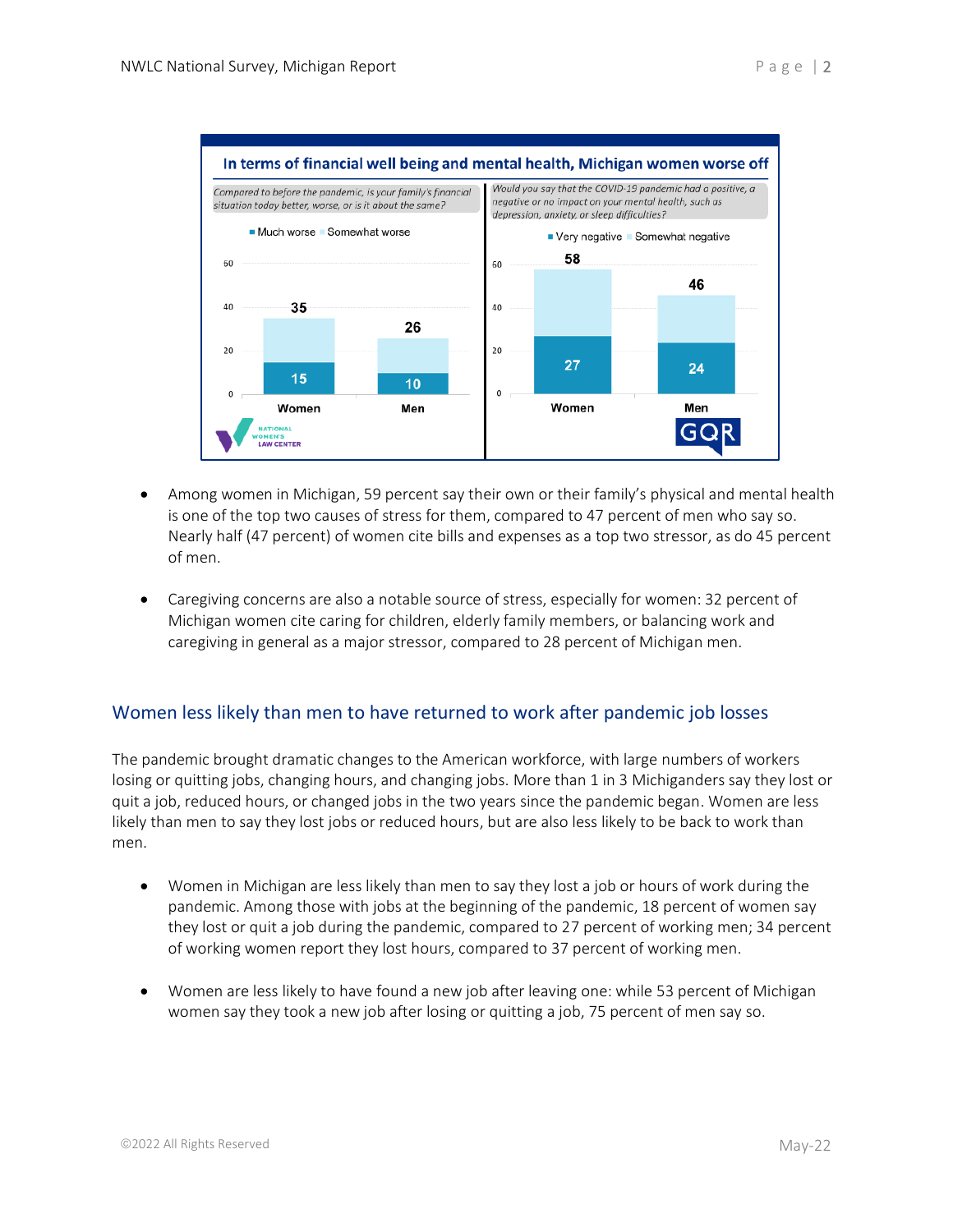- When it comes to what Michiganders are looking for in a new job, both women and men are most likely to say their top priority is salary and benefits. After that, women are most likely to prioritize control over their hours, while men are more likely to seek growth opportunities.
- Looking forward, both women and men in Michigan say they see good job opportunities available, but women are less optimistic than men—a 65 percent majority of women in Michigan say there are good job opportunities available for someone like them, while 75 percent of men say so.

### Low job quality and inadequate support to meet caregiving needs

Women in Michigan are significantly more likely than men to say increased responsibilities are hindering their ability to work, as child care and other caregiving responsibilities are falling more heavily on women. And many working people in Michigan lack the flexibility, wages, and benefits they need to care for themselves and their families.

• Women are more likely to say that school or child care disruptions affect their ability to work or look for work. Among mothers in Michigan, only 35 percent keep the same work hours when children are home due to such disruptions, compared to 67 percent of Michigan fathers. Mothers are about twice as likely as fathers to say having kids at home means they must reduce working hours, work more nights and weekends, or stop working altogether.



- Similarly, Michigan women are more likely than men to say they have caregiving responsibilities at home for loved ones who are ill, disabled or elderly, by a 26 to 16 percent margin.
- While majorities of working women in Michigan say their job provides health insurance and a retirement plan, only 49 percent receive paid vacation, 43 percent receive paid sick days, 34 percent receive paid medical leave, and 31 percent receive paid family leave. Many men also lack